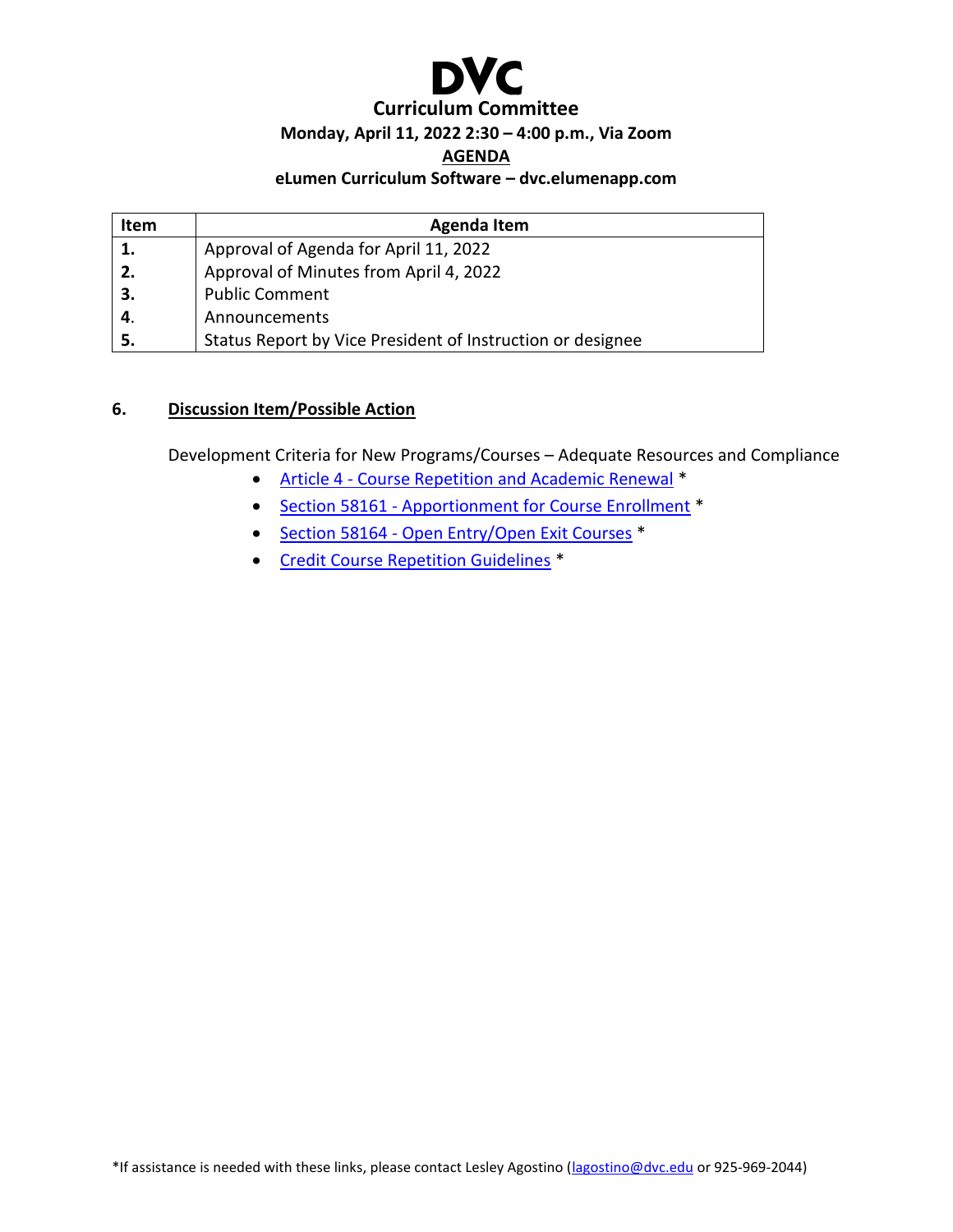

Present: Claudia Hein (Chair), Lesley Agostino (recording minutes), Loc Huynh, Thao Pham, Nikki Moultrie (VPI Designee), Maria Dorado, Jason Carrick, Kitran Colwell, Troy Bennett (Incoming Chair), Valerie Greene, Adhitya Mohan, Martina Ebesugawa, Dan Kiely, Rayshell Clapper, Lisa Villanueva, Kristen Colchico, Allan Lacayo Guest: Matthew Powell Absent: Jacob VanVleet

*Meeting held via Zoom –* Hein called the meeting to order at 2:32 p.m.

- 1. Approval of the April 4, 2022 agenda: **It was MSC, with no objections and by all present, to approve the agenda as written.**
- 2. Approval of minutes from March 21, 2022: **It was MSC, with no objections and by all present, to approve the minutes as written.**
- 3. Public Comment: None
- 4. Announcements:
	- Hein, Pham, Bennett, Moultrie, and Agostino attended the workshop facilitated by Strata Information Group (SIG) on March 24 and 25. There were attendees from all three district colleges and the district office representing curriculum, scheduling, catalog production, and admissions and records. The group discussed processes from each college. SIG will process this data to develop recommendations for improving curriculum processes across the district. The DVC PreCheck process was called out as an effective starting point toward an efficient way to review and approve new curriculum. Colchico expressed concern with potential competition across the district for enrollment. Hein and Moultrie noted that the district is having those conversations and will be looking at the colleges to improve practices along with the recommendations from SIG.
- 5. Status Report by VPI or designee: None
- 6. First Review/Possible Action

New Program PreCheck **Certificate of Competency – Advanced ESL Success Certificate of Competency – ESL for Technology Certificate of Competency – High-Intermediate ESL Success**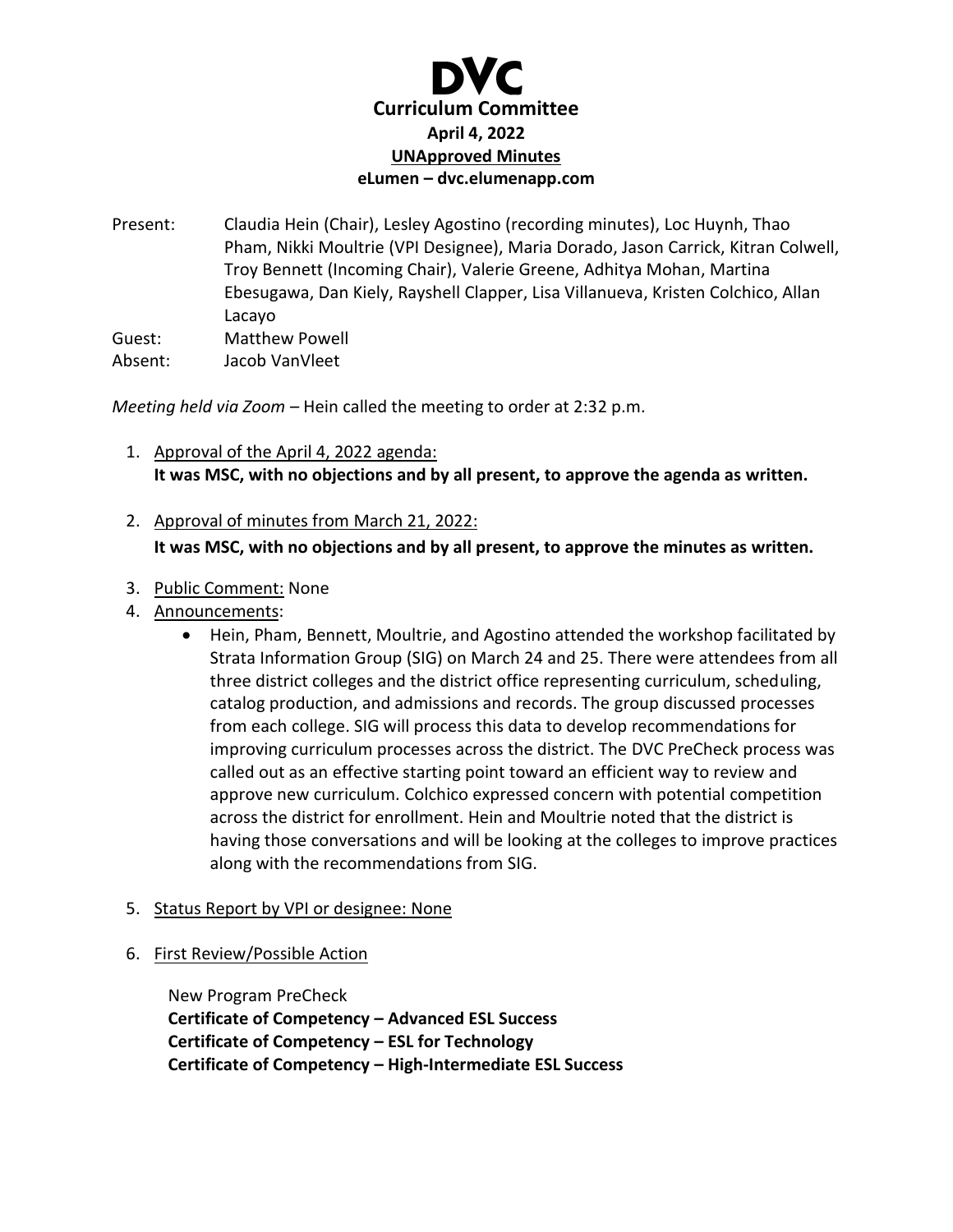**Curriculum Committee April 4, 2022 UNApproved Minutes eLumen – dvc.elumenapp.com**

Clapper introduced three new noncredit certificates to build on the existing programs. Students can further improve their skills while obtaining a certificate.

**It was MSC, with no objections, and by all present to approve the Certificate of Competency in Advanced ESL Success, ESL for Technology, and High-Intermediate ESL Success for program development.** 

### **7. Second Review/Possible Action**

New Program Final Approval – effective fall 2022 (addendum)

**Certificate of Achievement – Fitness Coach**

**Certificate of Achievement – Personal Training Entrepreneurship**

Hein introduced the two new certificates with the Fitness Coach being a building step to the AS in Fitness Instruction. The Personal Training Entrepreneurship certificate is being presented as part of the entrepreneurship curriculum.

**It was MSC, with no objections, and by all present to approve the Certificate of Achievement – Fitness Coach and the Certificate of Achievement – Personal Training Entrepreneurship as written.**

New Course Final Approval – effective fall 2023 (upon articulation approval)

**ETHN-108 Introduction to African American Studies**

**Distance Education – 100% and hybrid options**

Matthew Powell was present and there were no further questions or concerns. **It was MSC, with no objections, and by all present to approve ETHN-108 as written. It was MSC, with no objections, and by all present to approve the distance education supplement (both 100% and hybrid) as written.**

**8. Consent Agenda**

Title 5 Revisions – effective fall 2023

**BUS-101 Business English**

**ENGL-223 Fiction Writing**

**ENGL-224 Poetry Writing**

Addition of Distance Education – effective summer 2022

**KNCMB-126A Beginning Aikido**

**KNCMB-126B Intermediate Aikido**

**KNCMB-128 Akido Weapons – Jo and Bokken**

Change of Grade Code – effective fall 2022

**ESL-067 Beginning Integrated Academic Reading, Writing, and Study Skills**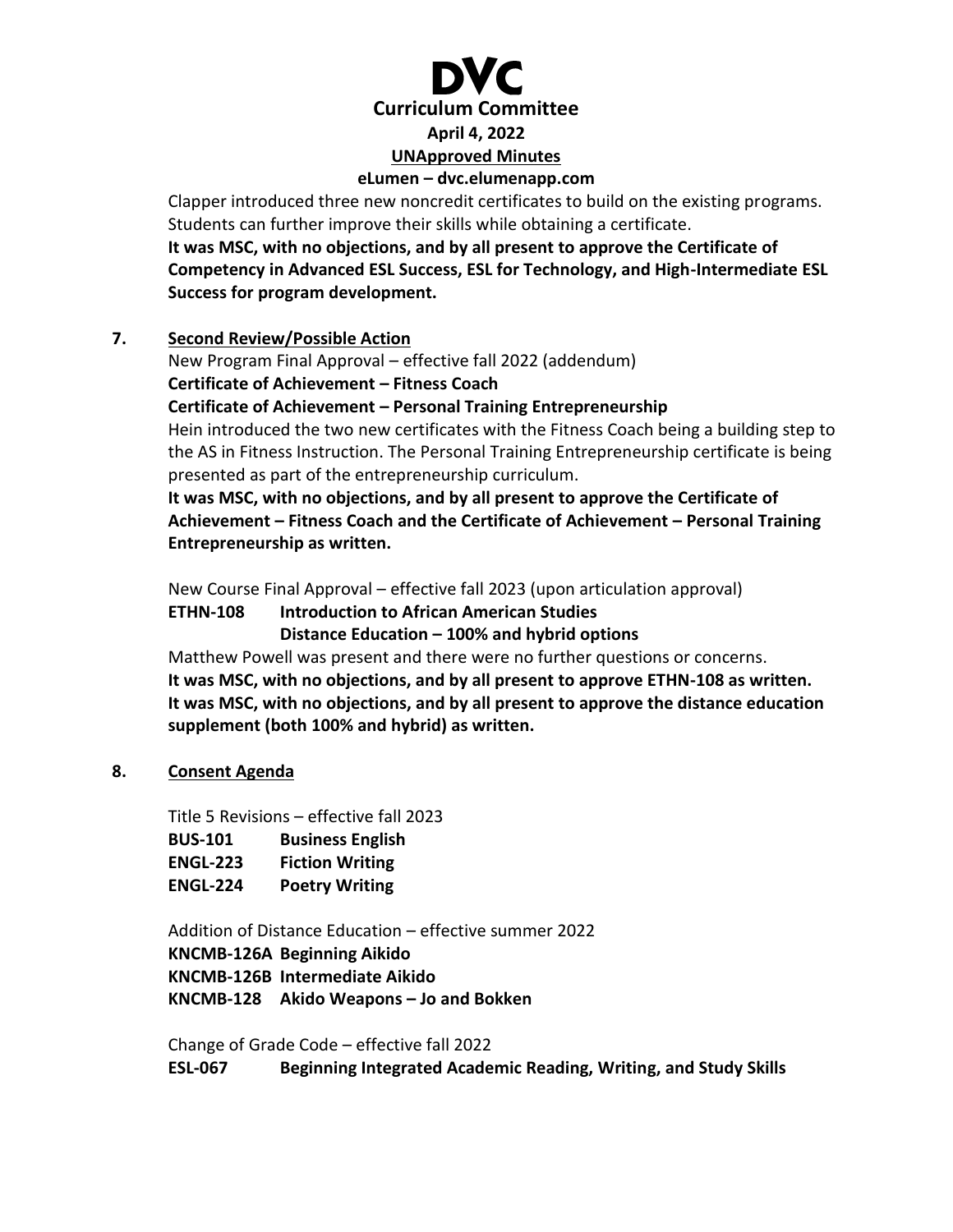

Course Deletion – effective fall 2023

**BUS-145 Business Spreadsheet Applications**

**It was MSC, with no objections, and by all present to approve the consent agenda as written.** 

### **8. Discussion Item/Possible Action**

Development Criteria for New Programs/Courses – Curriculum Standards Hein reviewed the Curriculum Standards from the Program and Course Approval Handbook (PCAH) that ensures that all curriculum must be approved by the college and governing board per Title 5 (T5) standards. Career Education programs also have T5 standards, and they must be approved by regional consortia.

Per the PCAH, applications for programs must include the following:

- The program is designed so that successful completion of the program requirements will enable students to fulfill the program goals and objectives.
- Programs and courses are integrated, with courses designed to effectively meet their objectives and the goals and objectives of the programs for which they are required.
- The COR meet all the requirements of Title 5, § 55002 for credit and noncredit course requirements.

[Title 5, § 55002](https://govt.westlaw.com/calregs/Document/I9D2D0137ACF049019AC07C153D823E3B?transitionType=Default&contextData=%28sc.Default%29) clearly defines the requirements for all courses including noncredit, credit, not for credit, and community education.

Hein clarified a question regarding new/revised courses regarding the designation of SLOs. If a course has a clear distinction between lecture and laboratory, the laboratory SLOs should be marked with "(Laboratory)" and the course content should have topics in the Laboratory section.

Course outlines with less distinction between lecture and laboratory outcomes and content do not have to separate SLOs for lecture and laboratory. Instead, they can be denoted as, "In lecture and laboratory." This is also the case for the course content.

Hein adjourned the meeting at 3:26 p.m.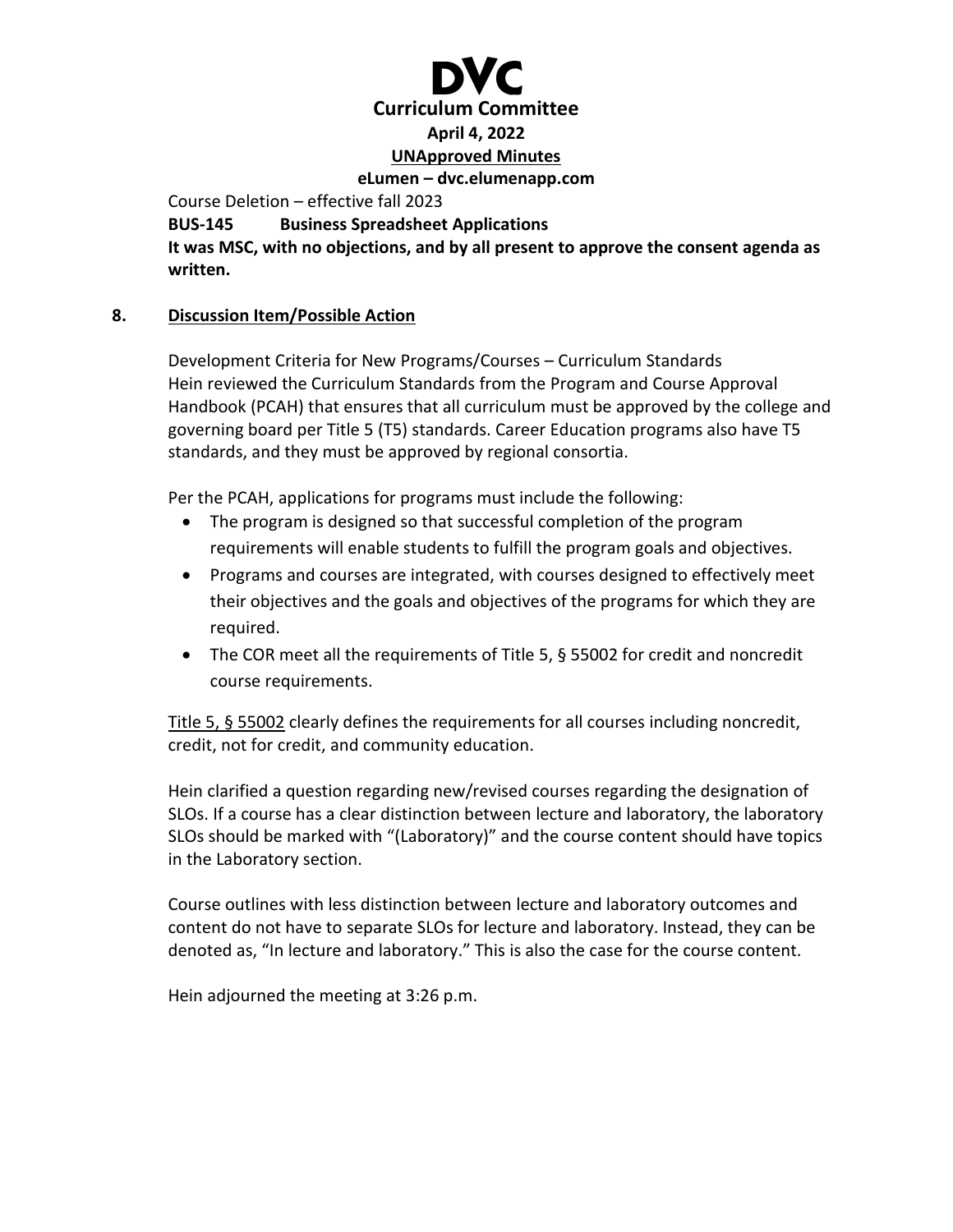# Development Criteria

Five criteria are used by the Chancellor's Office to approve credit programs and noncredit programs and courses that are subject to Chancellor's Office review. They were derived from statute, regulation, intersegmental agreements, guidelines provided by transfer institutions and industry, recommendations of accrediting institutions, and the standards of good practice established in the field of curriculum design. These criteria have been endorsed by the community college system as an integral part of the best practice for curriculum development.

The five criteria are as follows:

- Appropriateness to Mission
- Need
- Curriculum Standards
- Adequate Resources
- Compliance

#### Criteria D: Adequate Resources

The college must demonstrate that it has the resources to realistically maintain the program or course at the level of quality described in the proposal. This includes funding for faculty compensation, facilities and equipment, and library or learning resources. Additionally, the college must demonstrate that faculty are available to sustain the proposed required course(s) and to facilitate student success. The college must commit to offering all required courses for the program at least once every two years, unless the program goals and rationale for the particular program justify or support a longer time frame as being in the best interests of students.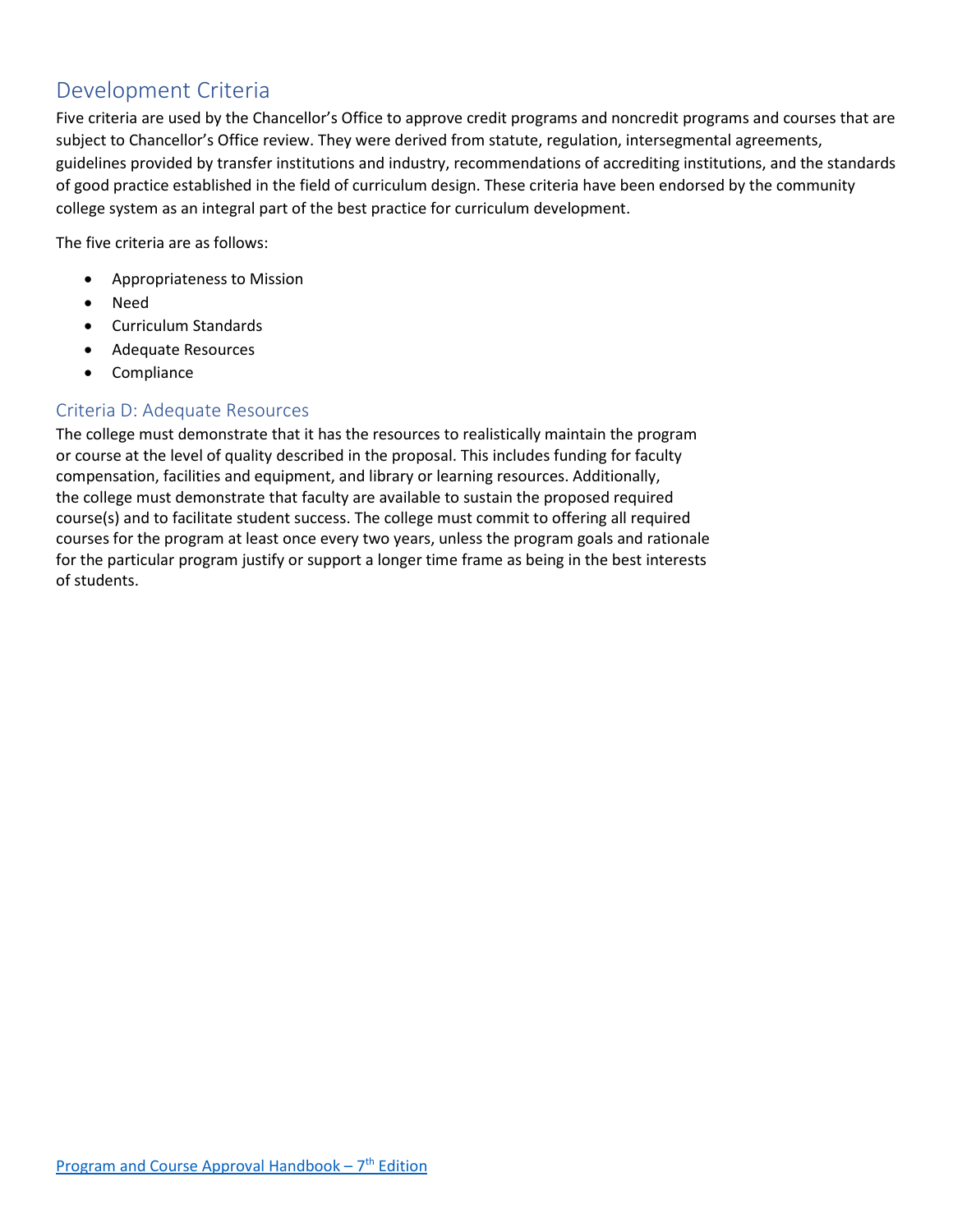courses for the program at least once every two years, unless the program goals and rationale for the particular program justify or support a longer time frame as being in the best interests of students.

## Criteria E: Compliance

The design of the program or the course may not be in conflict with any state or federal laws, statutes or regulations. Laws that particularly affect community colleges, as well as any other laws that may affect the program or course, such as licensing laws in a particular occupation, need to be considered. Some of the Title 5 sections to note are:

- Open course regulations (CCR, Title 5, § 51006)
- Course repetition and repeatability regulations (CCR, Title 5, §§ 55040-55046 and 58161)
- Regulations regarding tutoring and learning assistance (CCR, Title 5, §§ 58168-58172)
- Regulations regarding open/entry open exit courses (CCR, Title 5, § 58164)
- Statutes and regulations on student fees (CCR, Title 5, chapter 9, subchapter 6)
- Prerequisite and enrollment limitation regulations (CCR, Title 5, § 55003)
- Particular provisions of the Nursing Practice Act (CCR, Title 16)

## **Open Courses**

Title 5, § 51006 requires colleges to publish a statement in the official catalog and schedule of classes that all course sections or classes for which state aid is awarded are open to enrollment and participation by any person admitted to the college. The college may only restrict enrollment in a course when the restriction is specifically required by statute or legislation. This section also allows colleges to require that students meet prerequisites that have been established pursuant to Title 5, § 55003.

Situations where enrollment limitation may be allowed are discussed more specifically in Title 5, § 58106. These sections allow the college to restrict students from enrolling in a course when the following are true:

- Prerequisites, corequisites, or other advisories on recommended preparation have been established for the course and/or;
- Health and safety considerations, facility limitations, faculty availability, funding limitations, or other constraints have been imposed by statutes, regulations, or contracts.

The college can limit enrollment only through one or more of the following approaches:

• Enrolling on a "first-come, first-serve" basis or other non-evaluative selection technique (CCR, Title 5, § 58006)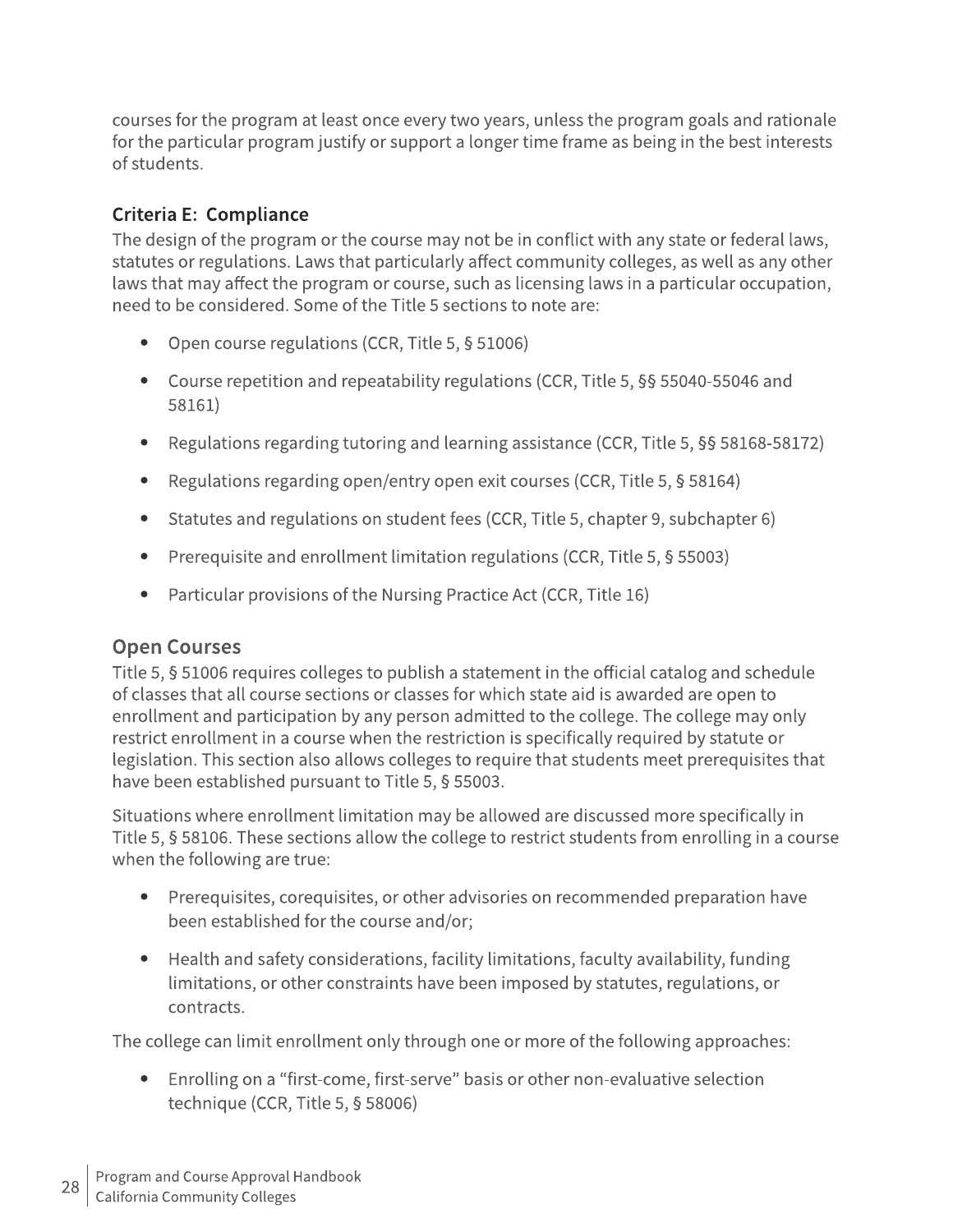- Offering special registration assistance to the handicapped or disadvantaged student
- Enrolling in accordance with a priority system established by the district governing board
- Allocating available seats to students who have been judged most qualified in the case of intercollegiate competition, honors courses, or public performance courses
- Limiting enrollment to a cohort of students enrolled in two or more courses, provided, however, that a reasonable percentage of all sections of the course do not have such restrictions
- Restricting enrollment of a student on probation or subject to dismissal to a total number of units or to selected courses or of a student who is required to follow a prescribed educational plan

The open course concept means that no course may be offered for apportionment if it is restricted to a particular group, such as employees of a particular company or organization, students concurrently enrolled in a neighboring university, persons of a particular ethnicity, or any other narrowly defined group. Furthermore, although a course may be designed primarily for individuals in a particular group (for example, individuals already employed in a particular occupation), it may not be offered for apportionment unless it is open to, and designed in such a way that it could also be of benefit to, other students. Thus, a course may be primarily intended for skills upgrading of individuals already experienced in a particular occupation, but it must also be possible for a student in training for that occupation to take and benefit from the course, subject to legally established prerequisites as described below.

Certain narrow exceptions to the open course rule are specified in law. These include enrollment preference for fire service personnel (CCR, Title 5, § 58051(d)) and law enforcement trainees (Pen. Code, § 832.3(c)), courses conducted in a jail or federal prison (CCR, Title 5, § 58051.6), students who are part of a cohort concurrently enrolled in another specified course (CCR, Title 5, § 58106), and apprentices in "related and supplemental instruction" courses (Lab. Code, § 3076.3).

# **Curriculum Regulations**

The legal parameters and standards for curriculum are established in sections of Education Code and California Code of Regulations as listed in tables 1 and 2.

| $\mid$ Code Section Number | <b>Laws and Regulations</b>                     |
|----------------------------|-------------------------------------------------|
| 70900                      | Creation of the System                          |
| 70901                      | <b>Board of Governors</b>                       |
| 70902                      | District Governing Board Approval of Curriculum |

| Table 1 - California Education Code |  |  |  |  |
|-------------------------------------|--|--|--|--|
|-------------------------------------|--|--|--|--|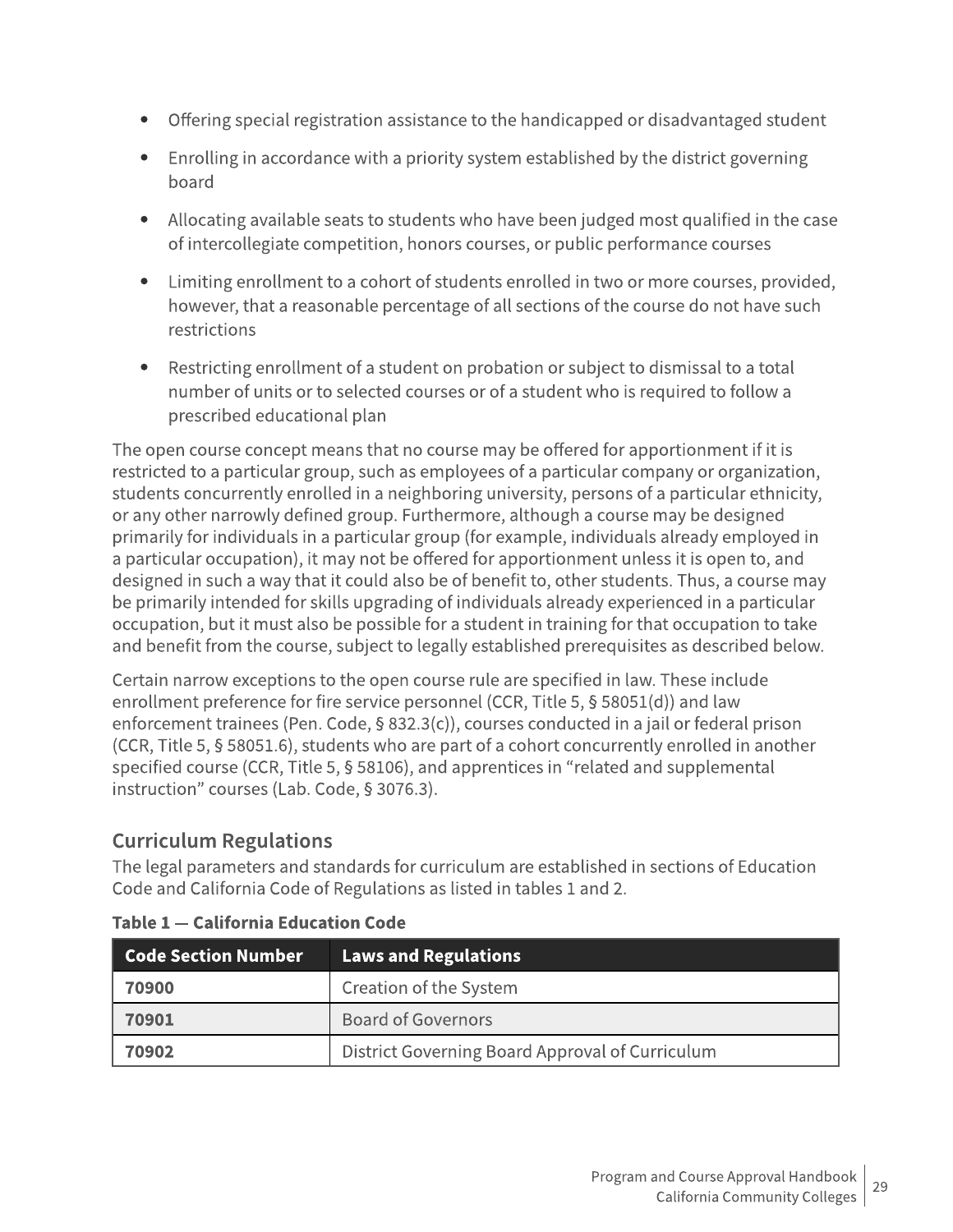Table 2 - California Code of Regulations, Title 5. Education, Division 6. California **Community Colleges, Chapter 6. Curriculum and Instruction** 

| <b>Code Section Number</b> | <b>Laws and Regulations</b>                                                                  |
|----------------------------|----------------------------------------------------------------------------------------------|
| 55000.5                    | Handbook; Monitoring and Review of Approved Courses and<br>Programs                          |
| 55002                      | <b>Standards and Criteria for Courses</b>                                                    |
| 55002.5                    | <b>Credit Hour</b>                                                                           |
| 55003                      | Policies for Prerequisites, Corequisites and Advisories on<br><b>Recommended Preparation</b> |
| 55005                      | <b>Publication of Course Standards</b>                                                       |
| 55006                      | <b>Records and Reports</b>                                                                   |
| 55040                      | <b>District Policy for Course Repetition</b>                                                 |
| 55041                      | Repeatable Courses                                                                           |
| 55042                      | Course Repetition to Alleviate Substandard Academic Work                                     |
| 55060                      | <b>District Policy</b>                                                                       |
| 55061                      | Philosophy and Criteria for Associate Degree and General<br>Education                        |
| 55062                      | Types of Courses Appropriate to the Associate Degree                                         |
| 55063                      | Minimum Requirements for the Associate Degree                                                |
| 55070                      | <b>Credit Certificates</b>                                                                   |
| 55072                      | <b>Award of Certificates</b>                                                                 |
| 55100                      | Course Approval                                                                              |
| 55130                      | <b>Approval of Credit Programs</b>                                                           |
| 55150                      | Approval of Noncredit Courses and Programs                                                   |
| 55153                      | Other Noncredit Programs Providing 288 Hours or More of<br>Instruction                       |
| 55154                      | Adult High School Diploma Program                                                            |
| 55155                      | <b>Noncredit Certificates</b>                                                                |
| 55160                      | <b>Approval of Community Service Offerings</b>                                               |
| 55170                      | <b>Contract Courses</b>                                                                      |
| 55180                      | Definitions                                                                                  |
| 55182                      | Assessment of Needs and Preferences                                                          |
| 55183                      | <b>Identification of Objectives</b>                                                          |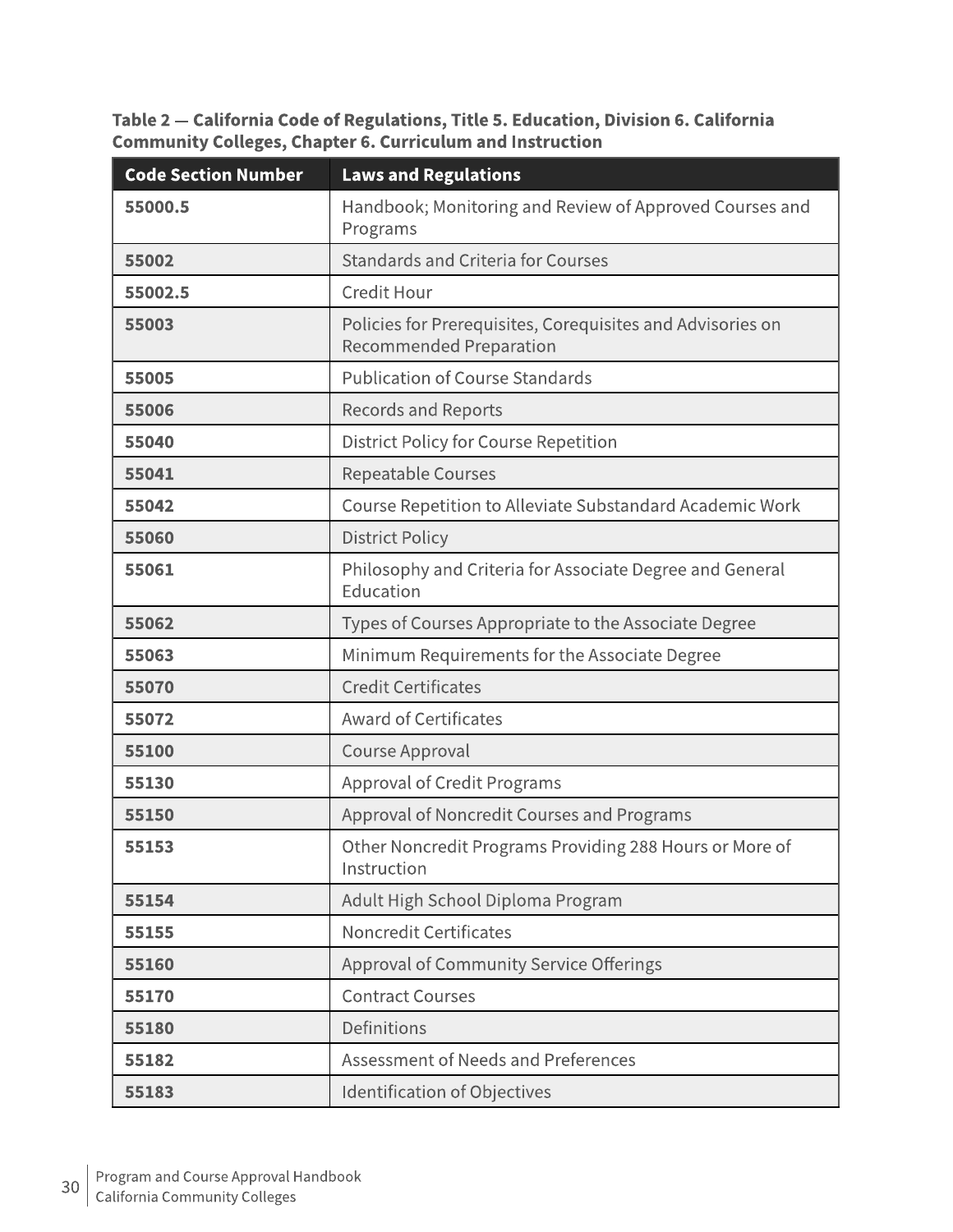| <b>Code Section Number</b> | <b>Laws and Regulations</b>                             |
|----------------------------|---------------------------------------------------------|
| 55184                      | Analysis of Alternative Delivery Systems                |
| 55185                      | Additional Criteria for Approval of Educational Centers |
| 55200                      | Definition and Application                              |
| 55250                      | Approved Plan Required                                  |
| 55250.3                    | "Work Experience Education"                             |
| 55252                      | Types of Cooperative Work Experience Education          |
| 55522                      | English and Mathematics Placement and Assessment        |
| 58160                      | Noncredit Course Funding                                |
| 58161                      | Apportionment for Course Enrollment                     |
| 58164                      | Open Entry/Open Exit Courses                            |
| 58168                      | Tutoring                                                |
| 58170                      | <b>Apportionment for Tutoring</b>                       |
| 58172                      | Learning Assistance                                     |

# Table 3 - Alphabetical List of Acronyms

| <b>Acronym</b> | <b>Definition</b>                                                   |
|----------------|---------------------------------------------------------------------|
| AA             | Associate of Arts                                                   |
| <b>AAM</b>     | Articulation Agreement by Major                                     |
| AA-T           | Associate in Arts for Transfer                                      |
| <b>AB</b>      | <b>Assembly Bill</b>                                                |
| <b>ACCJC</b>   | Accrediting Commission for Community and Junior Colleges            |
| <b>ADT</b>     | Associate Degree for Transfer                                       |
| <b>AHSD</b>    | Adult High School Diploma                                           |
| <b>AS</b>      | <b>Associate of Science</b>                                         |
| AS-T           | Associate in Science for Transfer                                   |
| <b>ASCCC</b>   | Academic Senate for California Community Colleges                   |
| <b>ASSIST</b>  | Articulation System Stimulating Interinstitutional Student Transfer |
| <b>BCT</b>     | CSU Baccalaureate Level Course List by Department                   |
| $C-ID$         | <b>Course Identification Numbering System</b>                       |
| CB             | <b>Course Basic</b>                                                 |
| 5C             | California Community Colleges Curriculum Committee                  |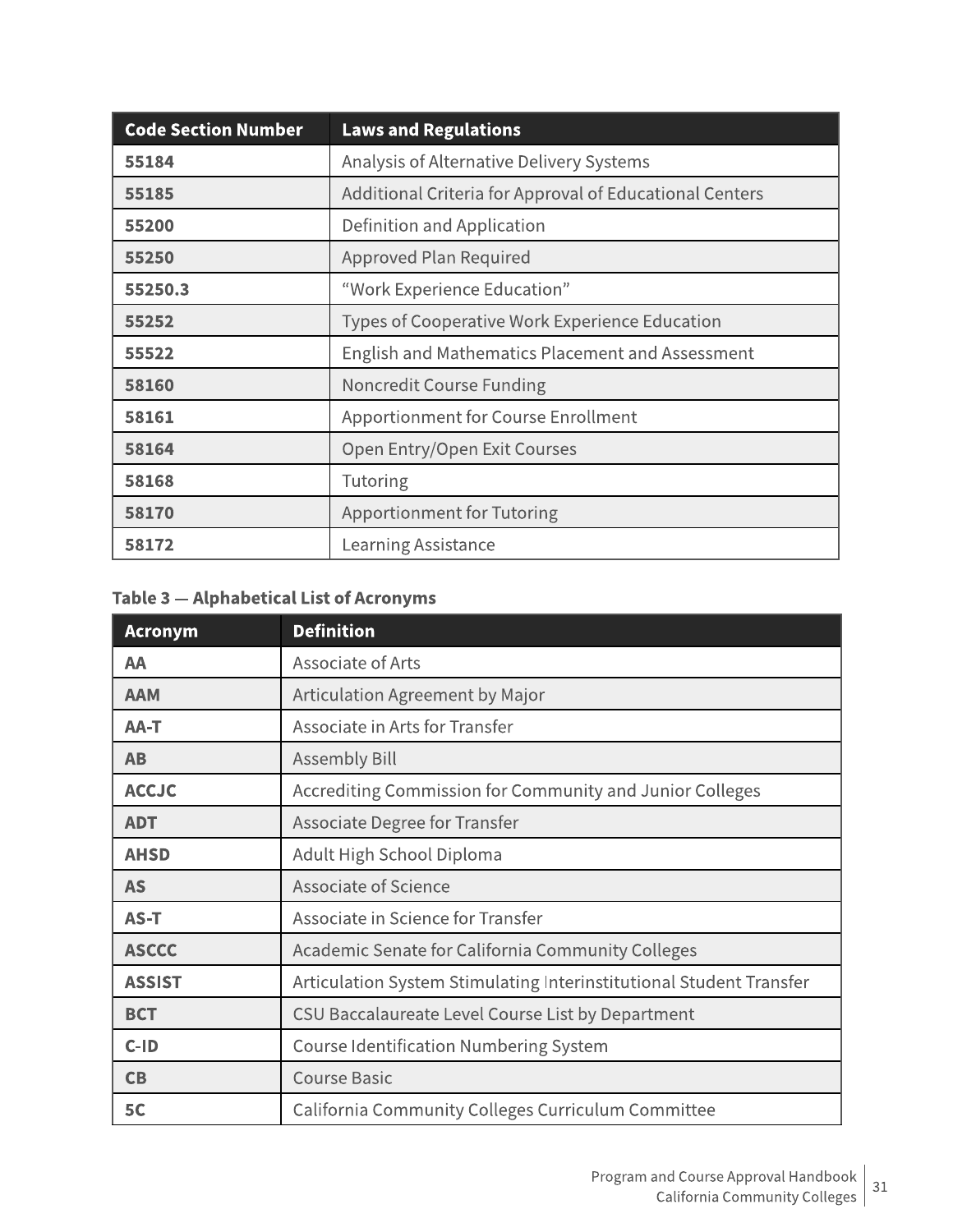| <b>Acronym</b>                       | <b>Definition</b>                                     |
|--------------------------------------|-------------------------------------------------------|
| <b>Chancellor's</b><br><b>Office</b> | California Community Colleges Chancellor's Office     |
| <b>CDCP</b>                          | <b>Career Development and College Preparation</b>     |
| <b>COR</b>                           | <b>Course Outline of Record</b>                       |
| <b>CIP</b>                           | <b>Classification of Instructional Programs</b>       |
| <b>CSU</b>                           | California State University                           |
| <b>CSU GE-Breadth</b>                | California State University General Education-Breadth |
| <b>CTE</b>                           | <b>Career Technical Education</b>                     |
| <b>DAS</b>                           | Division of Apprenticeship Standards                  |
| <b>DED</b>                           | <b>Data Element Dictionary</b>                        |
| <b>DSPS</b>                          | Disabled Students Programs and Services               |
| <b>EDD</b>                           | <b>Employment Development Department</b>              |
| <b>ESL</b>                           | English as a Second Language                          |
| <b>ETAC</b>                          | Educational Technologies Advancement Committee        |
| <b>FII</b>                           | Fund for Instructional Improvement                    |
| <b>FTES</b>                          | <b>Full-time Equivalent Students</b>                  |
| <b>GECC</b>                          | CSU GE Certification Course List by Area              |
| <b>HBA</b>                           | Hours by Arrangement                                  |
| <b>ICAS</b>                          | Intersegmental Committee of Academic Senates          |
| <b>IGETC</b>                         | Intersegmental General Education Transfer Curriculum  |
| <b>IMC</b>                           | Intersegmental Model Curriculum                       |
| <b>JAC</b>                           | Joint Apprenticeship Committee                        |
| <b>LMI</b>                           | <b>Labor Market Information</b>                       |
| <b>LMID</b>                          | <b>Labor Market Information Division</b>              |
| <b>MC</b>                            | Model Curriculum                                      |
| <b>MIS</b>                           | <b>Management Information Systems</b>                 |
| <b>NPA</b>                           | Nursing Practice Act                                  |
| <b>OES</b>                           | Occupational Employment Statistic                     |
| <b>PCAH</b>                          | Program and Course Approval Handbook                  |
| <b>RN</b>                            | <b>Registered Nurse</b>                               |
| <b>RSI</b>                           | Related and Supplemental Instruction                  |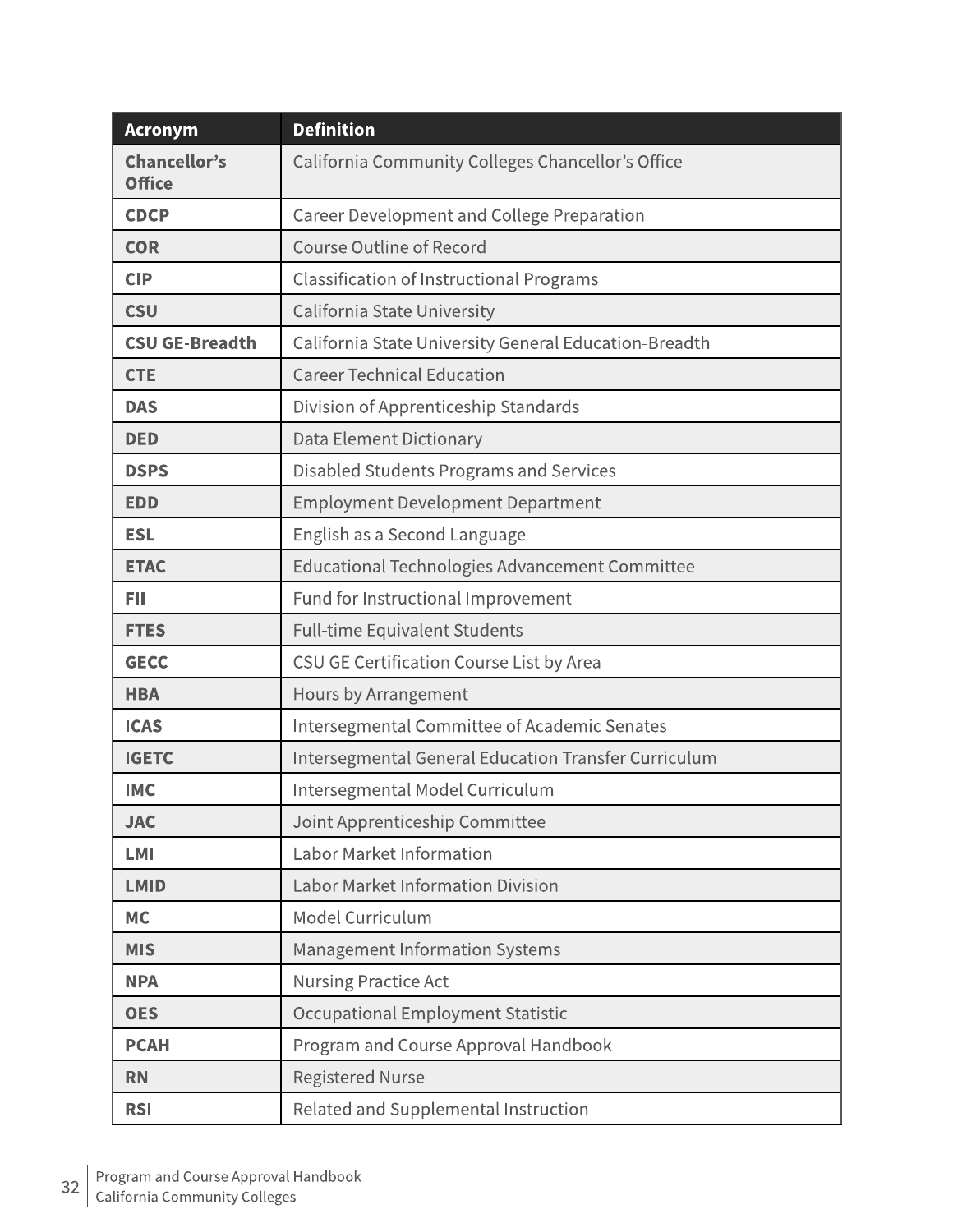| <b>Acronym</b> | <b>Definition</b>                                             |
|----------------|---------------------------------------------------------------|
| <b>SACC</b>    | System Advisory Committee on Curriculum                       |
| <b>SAM</b>     | <b>Student Accountability Model</b>                           |
| <b>SB</b>      | Senate Bill                                                   |
| <b>SCANS</b>   | Secretary of Labor's Commission on Achieving Necessary Skills |
| <b>SOC</b>     | <b>Standard Occupational Classification</b>                   |
| <b>STEM</b>    | Science, Technology, Engineering and Mathematics              |
| <b>TBA</b>     | To be Arranged                                                |
| <b>TCSU</b>    | Transfer California State University (CSU)                    |
| <b>TMC</b>     | Transfer Model Curriculum                                     |
| <b>TOP</b>     | <b>Taxonomy of Programs</b>                                   |
| <b>UC</b>      | University of California                                      |
| <b>WASC</b>    | Western Association of Schools and Colleges                   |

## **Definitions and Terms**

## **Catalog Description**

The catalog description should summarize the purpose and goals of the course and subject matter to be covered. In those cases where the purpose of the course is to serve a special population, (e.g., older adults, immigrants, persons with substantial disabilities, parents), the catalog description must demonstrate that the course is designed to meet the interests and needs of that target population.

## **Objectives**

Objectives should clearly specify what students should know and/or be able to do upon successful completion of the course.

Note: The term "objectives" is used in Title 5. The term "learning outcomes" is used in the ACCJC Eligibility Requirements, Standards, and Commission Policies per federal requirements. Definitions and use of the two terms may differ depending on local practice.

## **Course Content**

Content, in terms of a specific body of knowledge, should depict the scope and depth of topics or subjects to be covered by the course.

## **Instructional Methodology**

Instructional methodology identifies the key methods and activities used to deliver instruction, including, but not limited to, lecture, laboratory, distance education, and independent study.